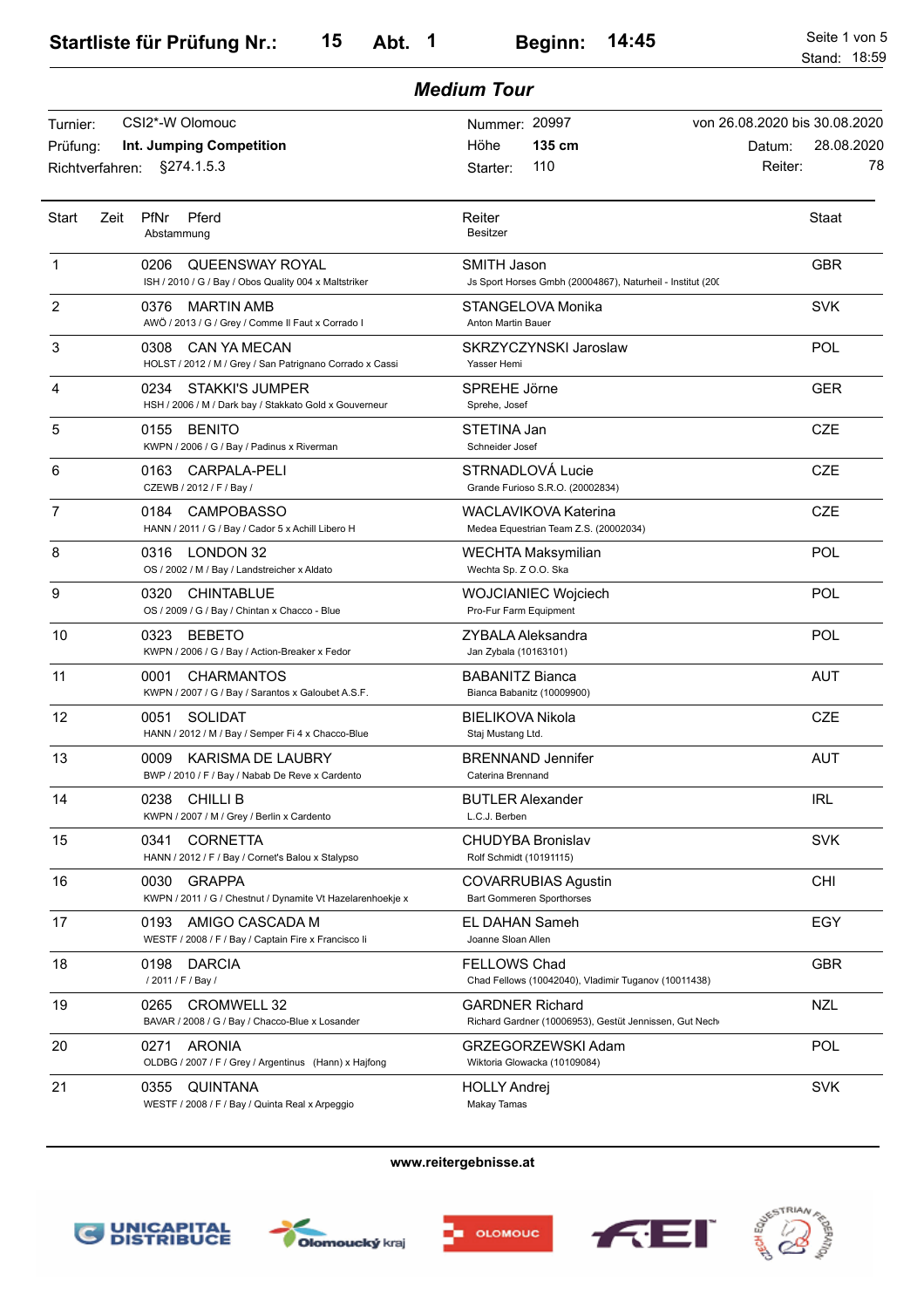|    | 15<br><b>Startliste für Prüfung Nr.:</b><br>Abt. 1                                   | 14:45<br>Beginn:                                                                | Seite 2 von 5<br>Stand: 18:59 |
|----|--------------------------------------------------------------------------------------|---------------------------------------------------------------------------------|-------------------------------|
| 22 | <b>BAIKA COT CHAT</b><br>0276<br>SF / 2011 / F / Bay / Diamant De Semilly x Damiro B | <b>KIECON Msciwoj</b><br>Nicolaas Maria Nouwen                                  | <b>POL</b>                    |
| 23 | 0221<br><b>DUBAI BLH</b><br>KWPN / 2008 / G / Chestnut / Vaillant x N-Aldato         | KÖLZ Michael<br>Michael Kölz (10034781)                                         | <b>GER</b>                    |
| 24 | 0094<br>LEMOUSINE VAN DE DAEL<br>BWP / 2011 / F / Chestnut /                         | <b>MALAK Vladimir</b><br>Anna Matejckova (10018786)                             | <b>CZE</b>                    |
| 25 | 0297<br><b>CHIRIVELL</b><br>RHEIN / 2005 / M / Grey / Calato x Calido                | MALINOWSKA Paulina<br>Schult, Hermann                                           | POL                           |
| 26 | 0105 NEO 27<br>HOLST / 2010 / G / Grey / Nekton x Cassini li                         | <b>MLADEK Vaclav</b><br>Seuren, Jörn                                            | <b>CZE</b>                    |
| 27 | 0251<br>DUKATO M<br>KWPN / 2008 / M / Grey / Stakkato x Cassini I                    | <b>NERETNIEKS Kristaps</b><br>Horse Sport School Republic Of Kgz                | LAT                           |
| 28 | 0119<br>CARMAN<br>/ 2012 / G / white /                                               | <b>OPATRNY Ales</b><br>Jaroslav Martinec                                        | <b>CZE</b>                    |
| 29 | <b>CHACCOLINO</b><br>0028<br>/ 2011 / G / Bay / Chacco-Blue x Heartbreaker           | <b>PETKOV Ruslan</b><br>Matheus Ferreira Correa (10208566), Ruslan Petkov (1003 | <b>BUL</b>                    |
| 30 | ABANTA VAN DE HUISKENS<br>0128<br>SBS / 2006 / F / Bay / Vigo D'arsouilles x Orlando | <b>PISARIK Oliver</b><br>Bohemia Energy Club, A.S. (20004510)                   | <b>CZE</b>                    |
| 31 | 0135 HUDALMA<br>KWPN / 2012 / F / Bay / Baltic Vdl                                   | POKORNÁ Žaneta<br>Vladimir Pokorny (10191132)                                   | <b>CZE</b>                    |
| 32 | 0364<br><b>HICKSTEAD TN</b><br>KWPN / 2012 / G / Bay / Canabis Z x Calvaro Z         | POLAS Juraj<br>Equisale S.R.O.                                                  | <b>SVK</b>                    |
| 33 | 0126<br><b>STAGOLDA</b><br>OLDBG / 2009 / F / Bay / Stakkatol x Kannan               | PISARIK Adam<br>Bohemia Energy Club, A.S. (20004510)                            | <b>CZE</b>                    |
|    | Pause - Break                                                                        |                                                                                 |                               |
| 34 | 0303<br><b>STAKKATAN</b><br>OS / 2009 / G / Grey / Stakkatol x Kannan                | <b>OPLATEK Andrzej</b><br>Gospodarstwo Rolne Andrzej Oplatek                    | <b>POL</b>                    |
| 35 | <b>TENERIFE'S CARESON</b><br>0087<br>/ 2012 / M / Bay /                              | <b>KLUS Marek</b><br>Svatava Zaplatilova (10173955)                             | <b>CZE</b>                    |
| 36 | 0284<br><b>VASCO</b><br>HANN / 2011 / G / Chestnut / Van Helsing x Le Primeur        | KONOPACKI Przemyslaw<br>Ilonka Luitwieler (10172037), Shamac Konopacki Sporthor | POL                           |
| 37 | 0339<br><b>WESTERN BOY</b><br>ISH / 2009 / G / Bay / Castlelawn Galloway x Colin Di  | VELE Iza<br>Iza Vele                                                            | <b>SLO</b>                    |
| 38 | AMANDO<br>0348<br>NRPS / 2008 / G / Bay / Al Pacino W                                | <b>CUPKA Matej</b><br>Olman S.R.O. (20003589)                                   | <b>SVK</b>                    |
| 39 | <b>BALOU'S ERBIN</b><br>0214<br>OLDBG / 2009 / F / Chestnut / Be Bravo x Consul      | <b>JÜNGEL Marvin</b><br>Sonja Jüngel (10181830)                                 | <b>GER</b>                    |
| 40 | 0020<br>MAGIC 14<br>OS / 2005 / G / Chestnut / Quidam De Revel x Argentinus          | RAISCH Matthias<br>Lea-Florentina Kohl                                          | <b>AUT</b>                    |
| 41 | 0012<br>CALIPPO 8<br>OS / 2011 / G / Chestnut / Calico x Quidam's Rubin              | <b>ENGLBRECHT Roland</b><br>Dr. Arpad Pock                                      | <b>AUT</b>                    |
| 42 | 0168<br><b>CAPRUS</b><br>HOLST / 2008 / G / Grey /                                   | <b>TOMANOVA Katerina</b><br>Katerina Brozova                                    | <b>CZE</b>                    |
| 43 | CATELEYA 15<br>0350<br>HOLST / 2012 / F / Chestnut /                                 | <b>HATALOVA Tana</b><br>Hatala Jozef H.T.I. (20003689)                          | <b>SVK</b>                    |
| 44 | 0167<br><b>CENPARO</b><br>OS / 2008 / M / Grey / Cento x Papillon Rouge              | <b>SUSTEROVA Viktorie</b><br>Hana Rechova                                       | <b>CZE</b>                    |
| 45 | <b>CENSOR</b><br>0073<br>HOLST / 2008 / G / Grey / Carthago x Cassini li             | <b>HENTSEL Marek</b><br>Jk Banik Ostrava                                        | <b>CZE</b>                    |









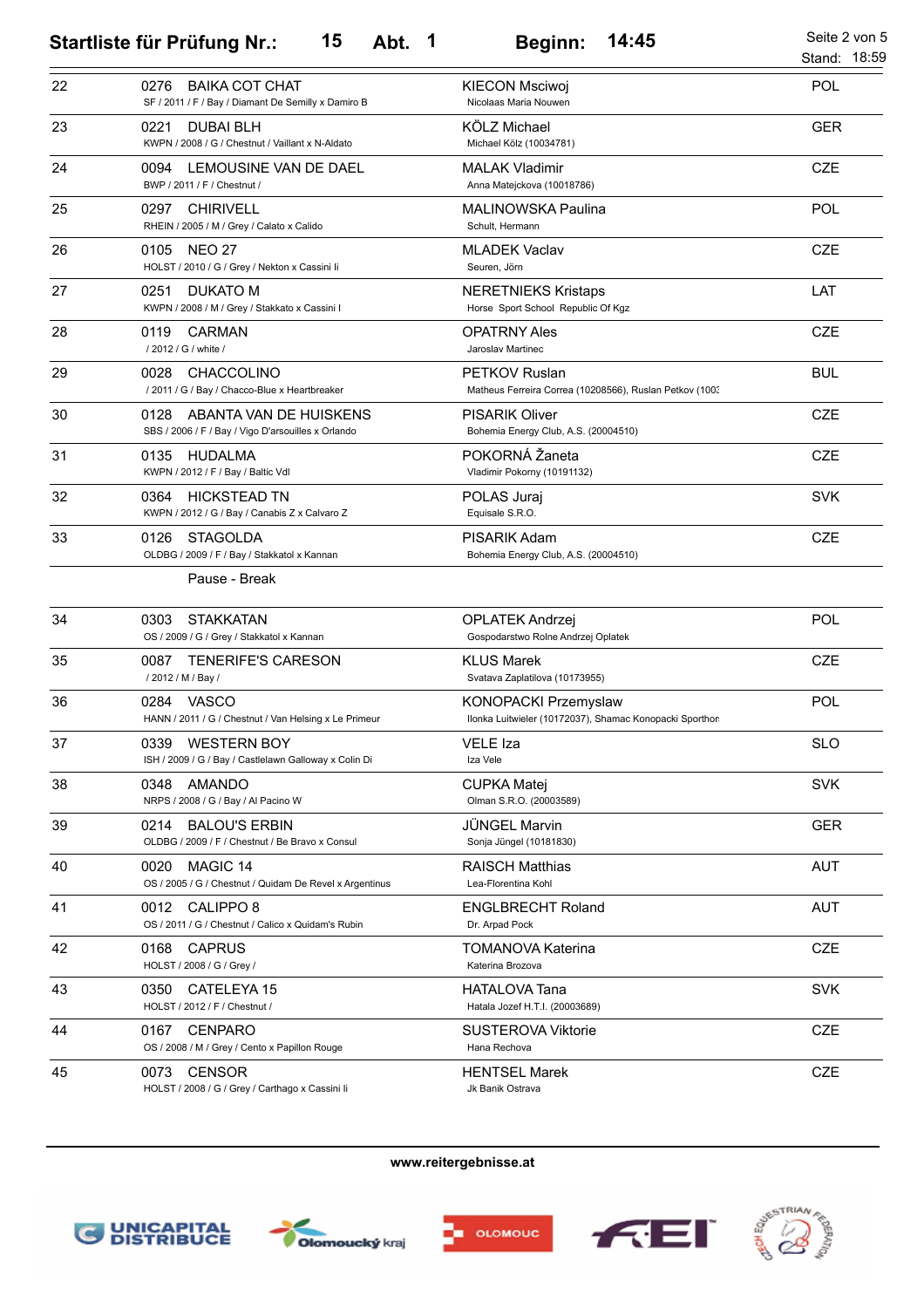|    | 15<br>Abt. 1<br><b>Startliste für Prüfung Nr.:</b>                                     | 14:45<br>Beginn:                                                         | Seite 3 von 5<br>Stand: 18:59 |
|----|----------------------------------------------------------------------------------------|--------------------------------------------------------------------------|-------------------------------|
| 46 | <b>CHACCO CHERRY</b><br>0227<br>OLDBG / 2010 / F / Brown-bay / Chaccomo x Continue     | <b>NAGEL Marco</b><br>Marco Nagel (10102593)                             | <b>GER</b>                    |
| 47 | CHAPLIN 92<br>0247<br>HANN / 2007 / G / Chestnut / Chacco-Blue x Acord li              | <b>KREMER Dan</b><br>Realy Stable (20005470), Dan Kremer (10040156)      | <b>ISR</b>                    |
| 48 | 0189<br><b>COMMARRON Z</b><br>ZANG / 2012 / M / Bay /                                  | ZVARA Ondrej<br>Hana Rechova                                             | <b>CZE</b>                    |
| 49 | 0243<br><b>CON STAKKARA PS</b><br>OS / 2011 / F / Chestnut / Conthargos x Stakkato     | <b>HOWLEY Richard</b><br>Hk Horses (20000373), Richard Howley (10028092) | <b>IRL</b>                    |
| 50 | 0382<br><b>CONCABA</b><br>OS / 2011 / M / black Bay /                                  | <b>RHODES Peter</b><br>Brozova Katerina                                  | <b>USA</b>                    |
| 51 | CONSULENT DE PRELET Z<br>0357<br>ZANG / 2011 / G / Bay / Consulent Z x Fuego Du Prelet | KUREKOVA Radka<br>Dalibor Kurek                                          | <b>SVK</b>                    |
| 52 | <b>BENITO</b><br>0014<br>KWPN / 2010 / G / Bay / Boss x Numero Uno                     | <b>FORSTINGER Sigrid</b><br>Sigrid Forstinger (10069944)                 | <b>AUT</b>                    |
| 53 | 0140<br><b>CONVETA</b><br>/ 2012 / F / white /                                         | <b>RICHTER Ales</b><br>Bedrich Wagner (10217252)                         | <b>CZE</b>                    |
| 54 | CORNECHACCA<br>0151<br>/ 2012 / F / dark bay /                                         | <b>SOUPAL Martin</b><br>Tomás Lidmila (10218347)                         | <b>CZE</b>                    |
| 55 | 0116<br><b>DEDIJTJE</b><br>KWPN / 2008 / F / Chestnut / Cavalier x Lupicor             | OPATRNA Adela<br>Vaclav Opatrný                                          | <b>CZE</b>                    |
| 56 | 0063<br><b>DELISA</b><br>HANN / 2010 / F / Bay /                                       | <b>HASNEDLOVA Eliska</b><br>Staj Mustang S.R.O. (20001025)               | <b>CZE</b>                    |
| 57 | 0005<br><b>DIALLO</b><br>HOLST / 2012 / G / Bay / Diarado x Casall                     | <b>BAUER Anton Martin</b><br>Km Sportpferde (20004830)                   | <b>AUT</b>                    |
| 58 | 0305<br><b>DYLLANO</b><br>KWPN / 2008 / G / Black / Whitaker x Kroongraaf              | <b>PRYMEK Zuzanna</b><br>Dim Spolka Akcyjna                              | POL                           |
| 59 | 0327<br><b>ELYK</b><br>KWPN / 2009 / M / Bay / Cicero Z Van Paemel x Quasimod          | COJOCARIU Damian<br>Fierbinteanu Ionel                                   | <b>ROU</b>                    |
| 60 | 0172<br><b>FAIR LADY VLS</b><br>OLDBG / 2011 / F / Bay / For Contest x Landadel        | <b>TRETERA Vladimir</b><br>Corcos Royal S.R.O. (20002123)                | <b>CZE</b>                    |
| 61 | 0138<br><b>FALINO</b><br>KWPN / 2010 / F / Bay / Wietvot                               | PORTYCHOVA Linda<br>Pavlina Portychova (10177589)                        | <b>CZE</b>                    |
| 62 | 0379<br><b>FLORIS</b><br>KWPN / 2010 / G / Bay / Cantos x Ahorn                        | <b>ZAK Michal</b><br>Rozalka Pezinok-Tatra United Corporation            | <b>SVK</b>                    |
| 63 | <b>GARIBALDI SOHN</b><br>0082<br>CZEWB / 2010 / M / Bay /                              | KINCL JR. Josef<br>Kinclova, S.R.O. (20004038)                           | <b>CZE</b>                    |
| 64 | <b>GOMEZ TN</b><br>0334<br>KWPN / 2011 / M / Grey / Zambesi x Verdi                    | <b>TUGANOV Vladimir</b><br>Vladimir Tuganov (10011438)                   | <b>RUS</b>                    |
| 65 | 0145<br><b>G-STAR SL</b><br>KWPN / 2011 / G / dark Bay / Indoctro x 356Stb-H Voltaire  | <b>SKUTECKY Viktor</b><br>Radim Skutecky (10209570)                      | <b>CZE</b>                    |
| 66 | 0044<br><b>HORAKYNE</b><br>CZEWB / 2010 / F / Chestnut /                               | <b>BARTKOVA Aneta</b><br>Otakar Vondrous (10051027)                      | <b>CZE</b>                    |
|    | Pause - Break                                                                          |                                                                          |                               |
| 67 | 0100<br><b>HUMAN LEAQUE</b><br>KWPN / 2012 / G / Bay /                                 | MICHLICKOVA Mariana<br>Srpek, S.R.O. (20002137)                          | <b>CZE</b>                    |
| 68 | I'M SPECIAL FOR JOHN<br>0192<br>KWPN / 2013 / G / Bay / I'm Special De Muze x Johnny B | ZWINGER Jan<br>Jiri Zwinger (10215239)                                   | <b>CZE</b>                    |
| 69 | <b>IMPAIR</b><br>0017<br>/ 2013 / G / Bay / Big Star Jr K Z x Normand                  | SCHÖNHUBER Julia<br><b>Ekkehart Feinig</b>                               | <b>GER</b>                    |









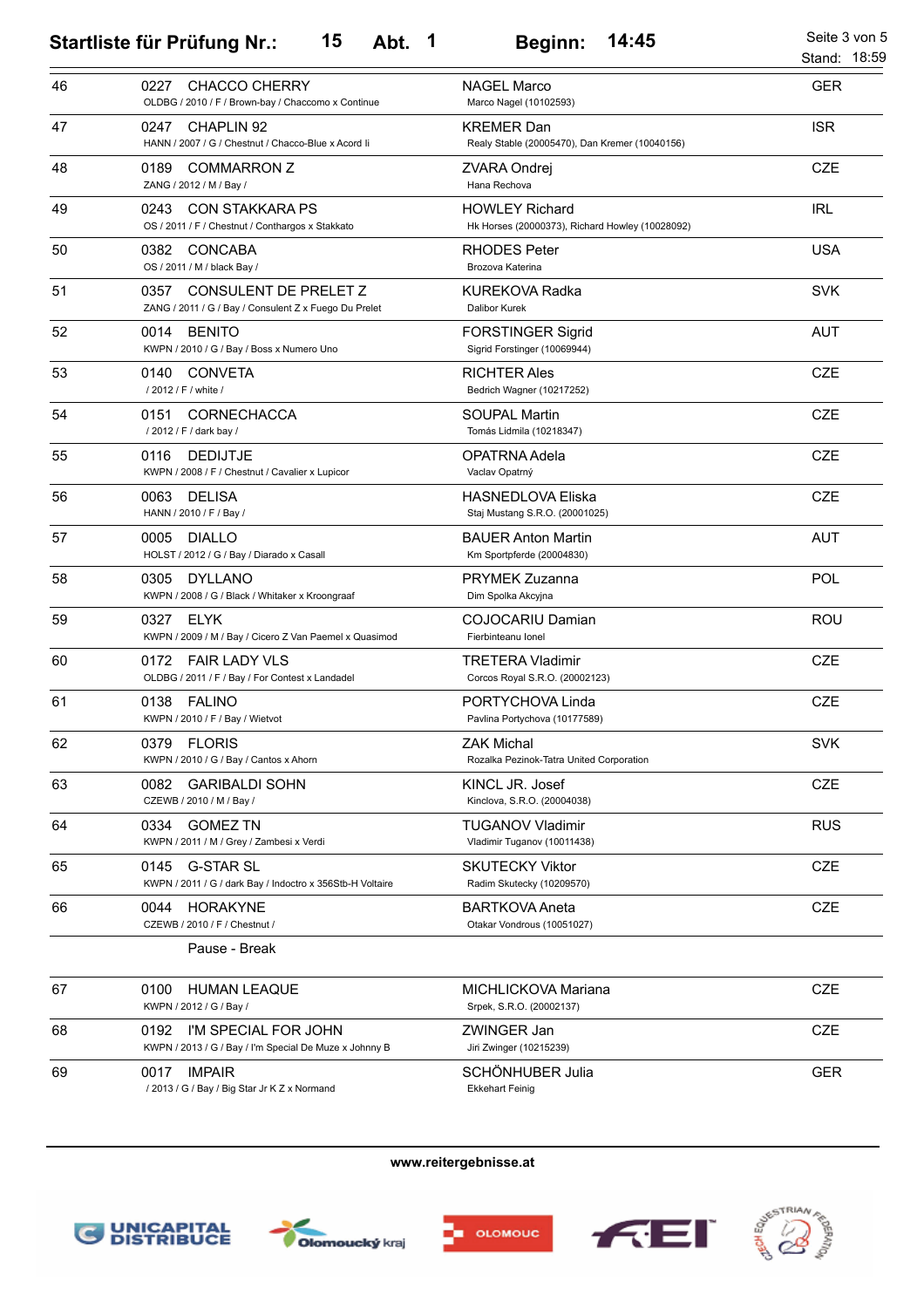|    | 15<br>Abt. 1<br><b>Startliste für Prüfung Nr.:</b>                                              | 14:45<br>Beginn:                                                       | Seite 4 von 5<br>Stand: 18:59 |
|----|-------------------------------------------------------------------------------------------------|------------------------------------------------------------------------|-------------------------------|
| 70 | 0263<br><b>ISSINI VAN GERHOEVEN</b><br>BWP / 2008 / M / Grey / Cassini I x Corrado I            | <b>ZALOZNIK Luka</b><br>Luise Giuseppe                                 | <b>MKD</b>                    |
| 71 | LAUDANA<br>0149<br>OS / 2010 / F / White /                                                      | SOUKUPOVA Natalie<br>Medea Equestrian Team Z.S. (20002034)             | <b>CZE</b>                    |
| 72 | 0092<br>LENTILKA<br>CZEWB / 2010 / F / Bay / Lord Caletto x Cassilius                           | KUBRICKA Katerina<br>Kubricky Jan                                      | <b>CZE</b>                    |
| 73 | LEONARDO VAN 'T HEIKE<br>0372<br>BWP / 2011 / G / Chestnut / Epleaser Van 'T Heike x Grande     | SILLO Radovan<br>Belam S.R.O. (20002545)                               | <b>SVK</b>                    |
| 74 | LOLA VLS<br>0109<br>BWP / 2011 / F / Chestnut / Elvis Ter Putte x Vigo D'arsou                  | NAJMANOVA Laura<br>Lukas Najman (10170647)                             | <b>CZE</b>                    |
| 75 | 0026<br>LORD<br>/ 2012 / M / Bay / Cooper Van De Heffinck x Lough                               | VINCKIER Jan<br>Mykola Alifanov (10189680)                             | <b>BEL</b>                    |
| 76 | 0295<br><b>NIKO</b><br>DSP (SATHÜ) / 2013 / M / Bay / Numero Uno x Contender                    | LUDWICZAK Krzysztof<br>Zbigniew Szumlakowski (10169669)                | POL                           |
| 77 | <b>NUCARO</b><br>0329<br>WESTF / 2012 / M / Bay / Numero Uno x Castillo                         | <b>HERCK Andrea</b><br>Ion Dumitru                                     | <b>ROU</b>                    |
| 78 | 0289<br><b>ROCKY</b><br>PZHK (SP) / 2009 / G / Bay / Caretello B Hol. x Rommel                  | KOZIOL Klara<br>Stowarzyszenie-Klub Sportowy Klub Jazdy Konnej Szary M | POL                           |
| 79 | 0310<br>DIARADO'S DREAM<br>OS / 2013 / M / Bay /                                                | SKRZYCZYNSKI Jaroslaw<br>Marzena Falarz (10168667)                     | POL                           |
| 80 | 0203<br><b>GALAYA VON HOF</b><br>Cheval Suisse / 2007 / F / Bay / Galayo La Silla x Ladirio Von | SMITH Jason<br>Margadant Gabriela                                      | <b>GBR</b>                    |
| 81 | <b>L-TANGELO'S BOY</b><br>0375<br>BWP / 2011 / G / Chestnut / Tangelo Van De Zuuthoeve x Jus    | STANGELOVA Monika<br>Philipp Kobald (10218469)                         | <b>SVK</b>                    |
| 82 | <b>HOT EASY</b><br>0231<br>KWPN / 2012 / F / lightbay / Andiamo Z x Otangelo                    | SPREHE Jörne<br>Sprehe, Jörne & Inge                                   | <b>GER</b>                    |
| 83 | <b>FANTASTICO - TN</b><br>0157<br>KWPN / 2010 / M / Bay / Eldorado Van De Zeshoek x 5162        | STETINA Jan<br>Schneider Josef                                         | <b>CZE</b>                    |
| 84 | <b>QUAPETA</b><br>0165<br>HANN / 2012 / F / Bay /                                               | STRNADLOVÁ Lucie<br>Staj Mustang S.R.O. (20001025)                     | <b>CZE</b>                    |
| 85 | 0185<br>ZORM<br>MIPAAF / 2005 / M / Bay / Cougar x Ramiro Z                                     | WACLAVIKOVA Katerina<br>Katerina Vasakova (10218765)                   | <b>CZE</b>                    |
| 86 | <b>MYSTIQUE</b><br>0317<br>HOLST / 2012 / M / Bay /                                             | <b>WECHTA Maksymilian</b><br>Wechta Inwestycje Sp. Z O.O. (20001023)   | POL                           |
| 87 | 0322<br><b>NACCORD MELLONI</b><br>KWPN / 2009 / M / Bay / Nabab De Reve x Acord Ii              | WOJCIANIEC Wojciech<br>Grzegorz Mielenczuk                             | POL                           |
| 88 | 0325<br>QUAIDO<br>HANN / 2009 / G / Grey / Quaid x Picard                                       | ZYBALA Aleksandra<br>Jan Zybala                                        | POL                           |
| 89 | 0004<br><b>GAME DK Z</b><br>ZANG / 2010 / M / Bay / Grison Van Den Bisschop x Matt              | <b>BABANITZ Bianca</b><br>Bianca Babanitz                              | <b>AUT</b>                    |
| 90 | 0048<br>CARTHINJO<br>HOLST / 2006 / G / Bay / Carinjo x Carthago Z                              | <b>BIELIKOVA Nikola</b><br>Sapril Eko, Ltd.                            | <b>CZE</b>                    |
| 91 | <b>CONCERTO MIO</b><br>0007<br>HOLST / 2008 / G / Grey / Clinton I x Capitol I                  | <b>BRENNAND Jennifer</b><br>Caterina Brennand (10165121)               | <b>AUT</b>                    |
| 92 | <b>QUICK HAMLET</b><br>0240<br>KWPN / 2009 / G / Bay / Quick Lauro Z x Vks Hamlet               | <b>BUTLER Alexander</b><br>Ger Poels Horses                            | <b>IRL</b>                    |
| 93 | 0343<br><b>LISTON ACHTERHOEK</b><br>BWP / 2011 / G / Black / Clarence C x Thunder Van De Zu     | <b>CHUDYBA Bronislav</b><br>Equisale S.R.O. (20000659)                 | <b>SVK</b>                    |
| 94 | 0033<br><b>LARBRAKER</b><br>MIPAAF / 2007 / M / Grey / Larino x Heartbreaker                    | <b>COVARRUBIAS Agustin</b><br>Alberto Del Pedregal (10163470)          | <b>CHI</b>                    |